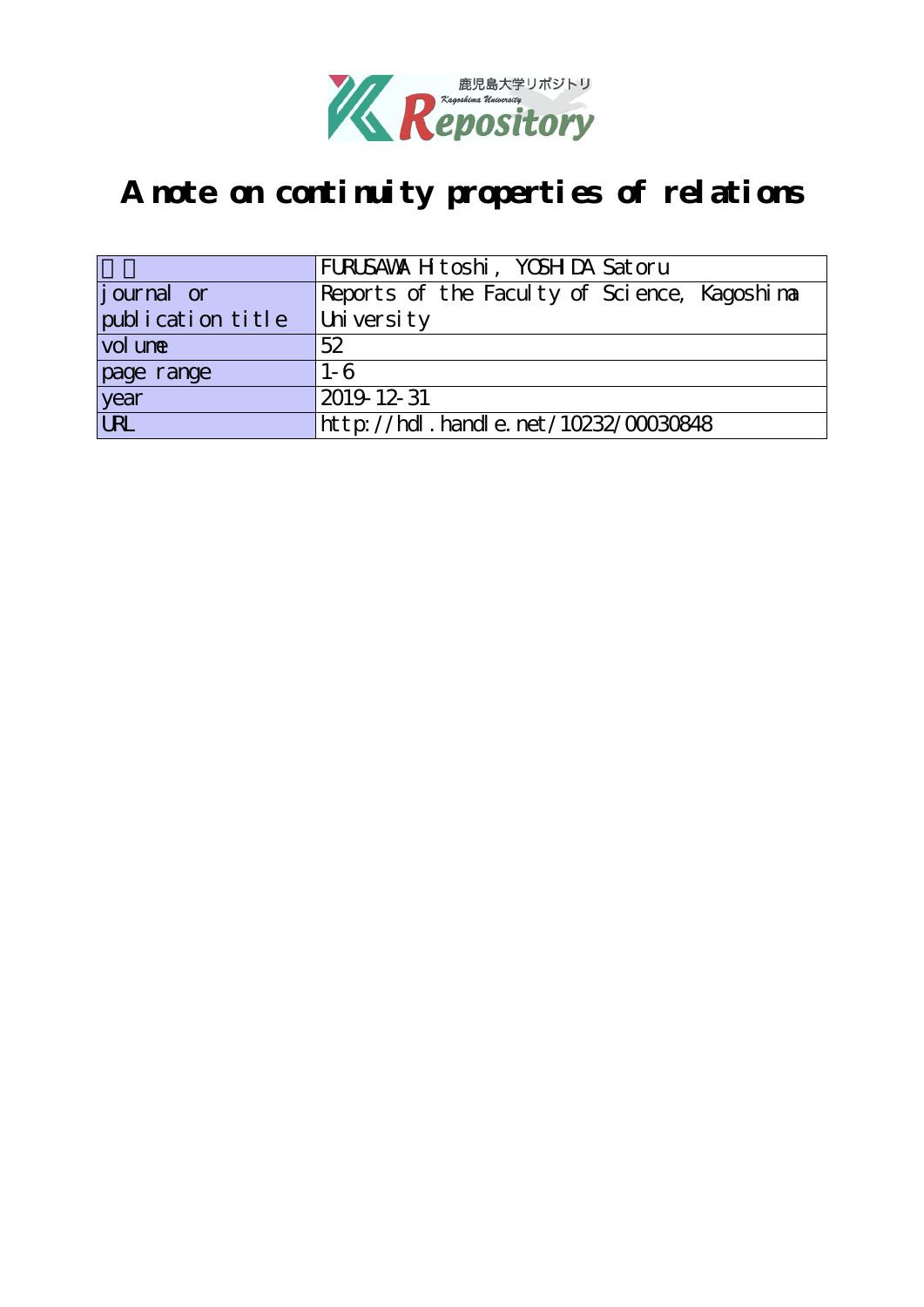## **A note on continuity properties of relations**

Hitoshi FURUSAWA1)*<sup>∗</sup>* , Satoru YOSHIDA2)

 $1)$  Department of Mathematics and Computer Science, Kagoshima University <sup>2)</sup> General Education Center, Tottori University of Environmental Studies

*∗* furusawa@sci.kagoshima-u.ac.jp

**Abstract:** This note provides 4 equivalent conditions with the continuity of relations adopted by Brattka and Hertling to investigate computability of relations. As the case of continuous functions, each condition characterlises continuous relations by respectively using open sets, neighbourhoods, closures, and closed sets. A notion of sequential continuity is also studied. We show a relevance between continuous relations and sequentially continuous relations which is, again, analogous to the case of functions.

**Keywords:** relations, topological spaces, continuity, sequential continuity

## **1. Introduction**

This note provides quite fundamental results on continuity of relations. There are various definitions of continuous relations. This note investigates the continuity adopted by Brattka and Hertling in [2].

Brattka and Hertling have investigated relevance between continuity and computability of relations in the article. Using the notion of continuity, [4] has given a relation algebraic proof of Richardson's theorem [7] which globally characterises a class of nondeterministic cellular automata. We study the continuity from a pure general-topological point of view.

Notion and properties of continuous functions are very fundamental and studied very well. Everyone learns the following facts in math classes.

**Fact 1.** Let  $f: X \to Y$  be a function. Then the following 5 conditions are equivalent.

- 1. *f* is continuous.
- 2. For each open set  $V \subseteq Y$  the set  $f^{-1}(V)$  is open in *X*.
- 3. For each point  $x \in X$  the set  $f^{-1}(N(f(x)))$  is a neighbourhood of  $x$  for each neighbourhood  $N(f(x))$  of *f*(*x*).
- 4.  $f(\overline{A}) \subseteq \overline{f(A)}$  for each subset  $A \subseteq X$ .
- 5. For each closed set  $F \subseteq Y$  the set  $f^{-1}(F)$  is closed in *X*.

**Fact 2.** Let  $f: X \to Y$  be a function.

1. If *f* is continuous, then it is sequentially continuous.

2. If *X* is a first-countable space and *f* is sequentially continuous, then it is continuous.

Precisely speaking, this note provides analogous properties of the above facts based on the continuity of relations in [2].

## **2. Images and preimages of relations**

This section recalls images and preimages of relations which will be used later.

Let  $R \subseteq X \times Y$  be a relation from a set X to a set Y. For  $x \in X$ ,  $A \subseteq X$ ,  $y \in Y$  and  $B \subseteq Y$  we define

$$
[x]R = \{ y \in Y \mid (x, y) \in R \} \qquad [A]R = \bigcup_{a \in A} [a]R R[y] = \{ x \in X \mid (x, y) \in R \} \qquad R[B] = \bigcup_{b \in B} R[b],
$$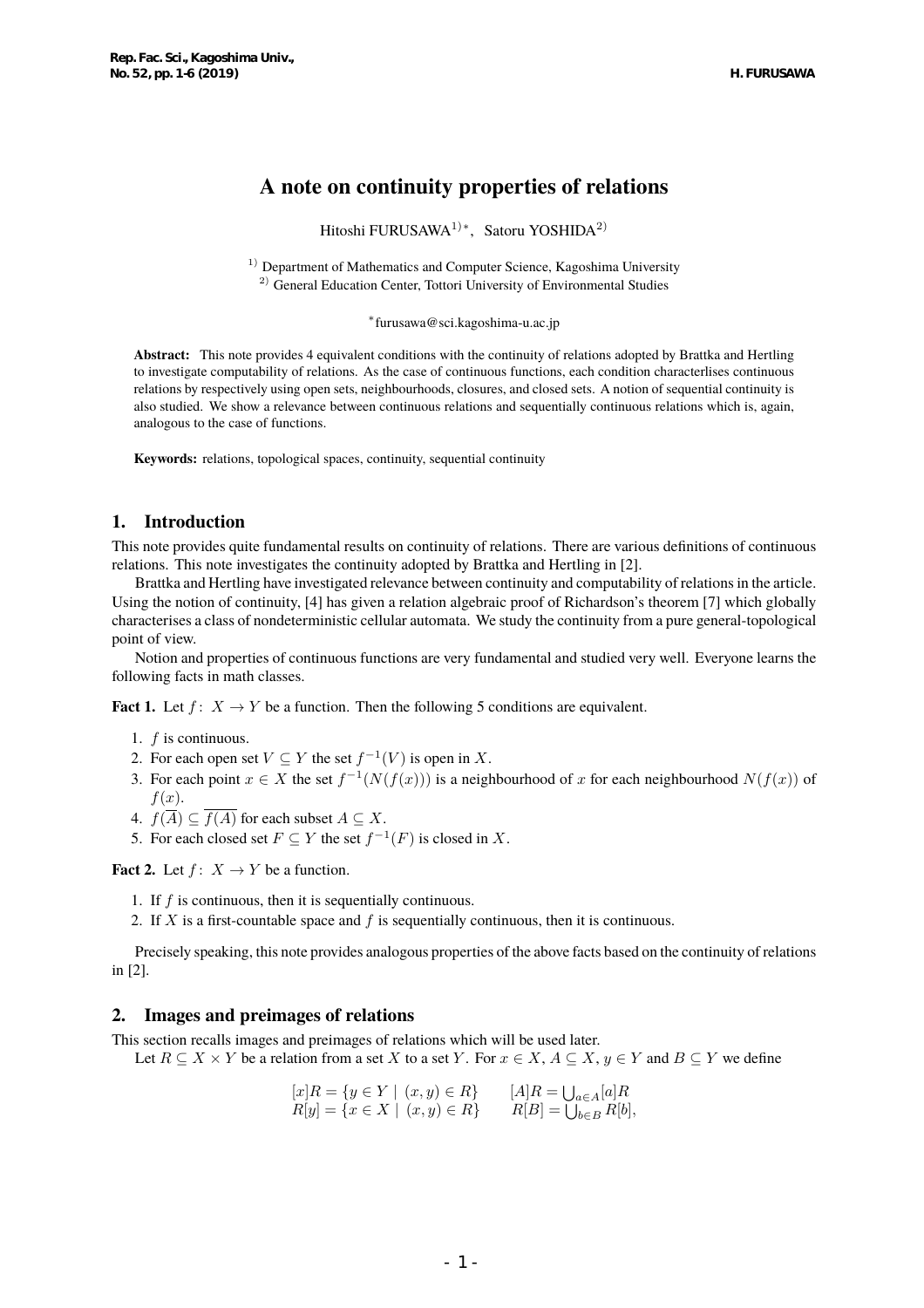H. FURUSAWA

 $\Box$ 

 $\Box$ 

and respectively call [*A*]*R* and *R*[*B*] *image* of *A* and *preimage* (or, equivalently, *inverse image*) of *B* under *R*. The domain of *R* is denoted by dom(*R*), that is, dom(*R*) =  $R[Y]$ . For a subset  $B \subseteq Y$  *upper preimage*  $R[[B]]$  of *B* under *R* is defined by

$$
R[\![B]\!]=\{x\in X\mid [x]R\subseteq B\}.
$$

A relation  $R \subseteq X \times Y$  is called *univalent* (or a *partial function* in other words) if  $(x, y) \in R$  and  $(x, y') \in R$ implies  $y = y'$  for all  $x \in X$  and  $y, y' \in Y$ . If a relation *R* satisfies  $dom(R) = X$ , we call it *total*. If a relation *R* is univalent and total, we call it a *function* (or a *map* in other words) and is written by  $R: X \rightarrow Y$ . For a function  $f: X \to Y$ ,  $f(x)$  and  $f(A)$  denote the value at *x* of *f* and the image of *A* under *f*, respectively. Of course,  $\{f(x)\} = [x]f$  and  $f(A) = [A]f$ . Notations  $f^{-1}(y)$  and  $f^{-1}(B)$  for preimages  $f[y]$  and  $f[B]$  of  $y \in Y$ and  $B \subseteq Y$  under a function  $f$  are also used. Note that  $f[B] = f^{-1}(B) = f[B]$  for any  $B \subseteq Y$  since

 $x \in f[B] \iff x \in f^{-1}(B) \iff f(x) \in B \iff [x]f \subseteq B \iff x \in f[B].$ 

The next lemma will be used to prove Proposition 3.7.

**Lemma 2.1.** *Let*  $R \subseteq X \times Y$  *be a relation. Then the following two inclusions hold for any subsets*  $A \subseteq X$  *and*  $B \subseteq Y$ .

$$
A \subseteq R[[A]R] \qquad [R[[B]]R \subseteq B
$$

*Proof.*  $A \subseteq R[[A]R]$  holds by

$$
a \in A \implies [a]R \subseteq [A]R \iff a \in R[[A]R].
$$

Also  $[R[[B]]R \subseteq B$  holds by

$$
y \in [R[[B]]R \iff \exists x \in X. x \in R[[B]] \text{ and } y \in [x]R
$$
  

$$
\iff \exists x \in X. [x]R \subseteq B \text{ and } y \in [x]R
$$
  

$$
\implies y \in B.
$$

The next lemma connects preimages and upper preimages, and will be used to prove Proposition 3.8. For a set *S* we denote the complement of *S* by  $S^C$ .

**Lemma 2.2.** *Let*  $R \subseteq X \times Y$  *be a relation. Then the following two equations hold for each subset*  $B \subseteq Y$ .

$$
R[B] = (R[\![B^{\mathsf{C}}]\!])^{\mathsf{C}} \qquad R[\![B]\!] = (R[B^{\mathsf{C}}])^{\mathsf{C}}
$$

*Proof.*  $R[B] = (R[\![B^{\mathsf{C}}]\!])^{\mathsf{C}}$  holds by

$$
x \in R[B] \iff \exists y \in Y. y \in B \text{ and } y \in [x]R
$$
  
\n
$$
\iff \exists y \in Y. y \notin B^C \text{ and } y \in [x]R
$$
  
\n
$$
\iff [x]R \nsubseteq B^C
$$
  
\n
$$
\iff x \notin R[[B^C]]
$$
  
\n
$$
\iff x \in (R[[B^C]])^C
$$

Also  $R[\![B]\!] = (R[\![B^{\mathsf{C}}]\!] )^{\mathsf{C}}$  holds by  $R[\![B]\!] = ((R[\![(B^{\mathsf{C}})^{\mathsf{C}}]\!] )^{\mathsf{C}})^{\mathsf{C}} = (R[\![B^{\mathsf{C}}]\!] )^{\mathsf{C}}$ .

#### **3. Point-wise continuity and its equivalent conditions**

Let's recall the definition of continuous relations adopted in [2]. Throughout of the section we assume *X* and *Y* to be topological spaces.

**Definition 3.1.** Let  $R \subseteq X \times Y$  be a relation.

1. Given a point  $(x, y) \in R$ , R is *continuous at*  $(x, y)$  if for each neighbourhood  $N(y)$  of *y* there exists a neighbourhood  $N(x)$  of  $x$  such that  $N(y) \cap [x']R \neq \emptyset$  for all  $x'$  in  $N(x) \cap \text{dom}(R)$ .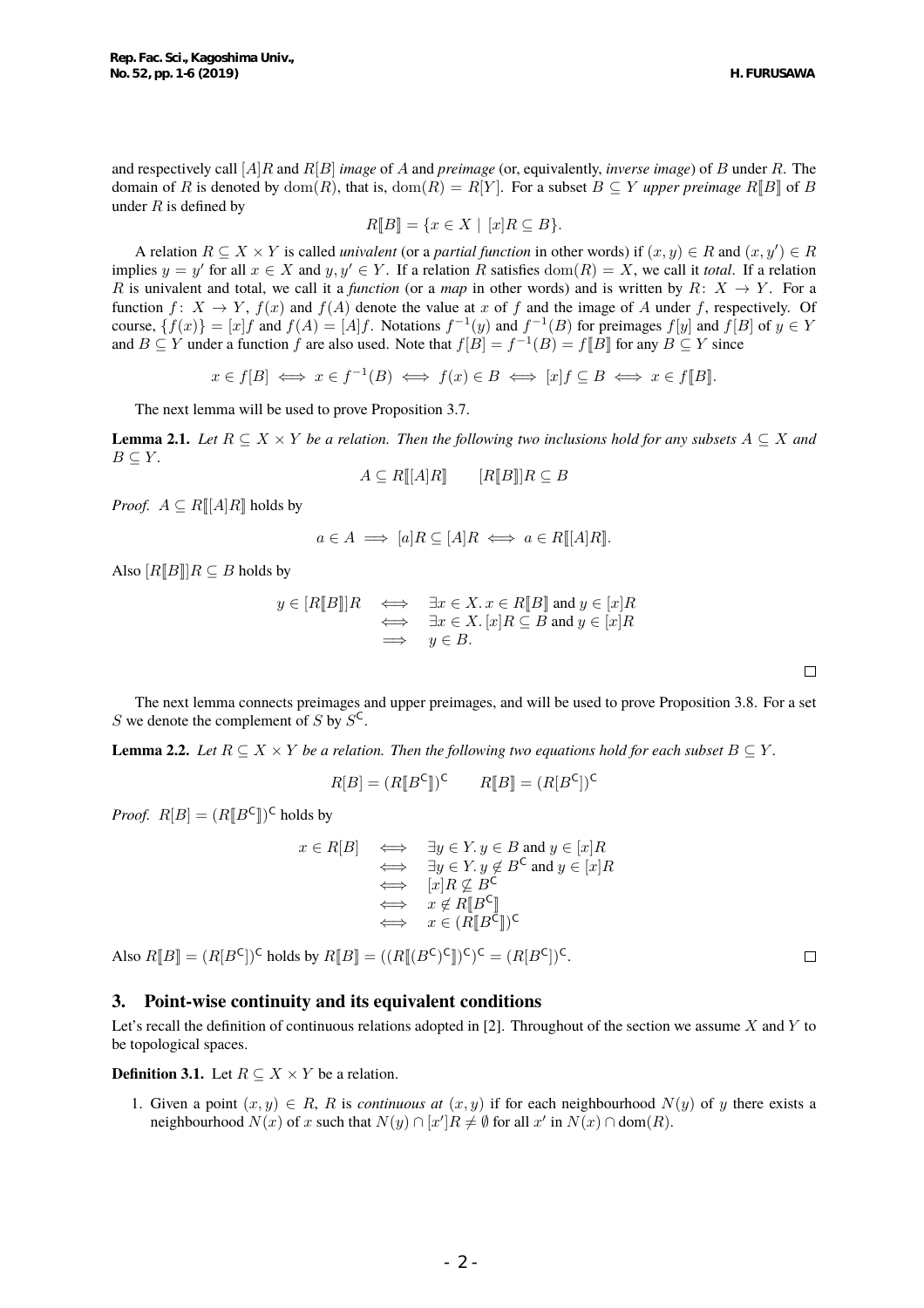2. *R* is *continuous* if *R* is continuous at all points (*x, y*) in *R*.

For people who know what (point-wise) continuous functions are, this definition might be strange a bit since points in *R* are focused on rather than points in *X*. Let's think about a definition more like continuous functions.

**Definition 3.2.** Let  $R \subseteq X \times Y$  be a relation.

- 1. Given a point  $x \in \text{dom}(R)$ , R is *continuous at*  $x$  if for each  $y \in [x]$ R and for its each neighbourhood  $N(y)$ there exists a neighbourhood  $N(x)$  of *x* such that  $N(y) \cap [x']R \neq \emptyset$  for all  $x'$  in  $N(x) \cap \text{dom}(R)$ .
- 2. *R* is *continuous on* dom(*R*) if *R* is continuous at all points *x* in dom(*R*).

A function  $f: X \to Y$  is continuous at  $x \in X$  iff f satisfies 1 of Definition 3.2 since  $dom(f) = X$  and *y*  $\in$  [*x*]*R* is equivalent to *y* = *f*(*x*) for any *x* ∈ *X*. Also the following holds since  $(x, y)$  ∈ *R* is equivalent to  $x \in \text{dom}(R)$  and  $y \in [x]R$  for any  $(x, y) \in X \times Y$ .

**Proposition 3.3.** *R is continuous iff R is continuous on* dom(*R*).

Thus the continuity of relations is a generalisation of the (point-wise) continuity of functions. In the rest of this section we provide generalisations of the items 2–5 from Fact 1.

The second one has been provided in [2].

**Proposition 3.4.** A relation  $R \subseteq X \times Y$  is continuous iff for each open set  $V \subseteq Y$  the set  $R[V]$  is open in  $dom(R)$ .

Recalling the definition of neighbourhoods, we have the following property. Its consequence is a generalisation of the third item of Fact 1.

**Proposition 3.5.** Let  $R \subseteq X \times Y$  be a relation such that for each open set  $V \subseteq Y$  the set  $R[V]$  is open in  $dom(R)$ . *Then for each point*  $(x, y) \in R$  *the set*  $R[N(y)]$  *is a neighbourhood in* dom(*R*) *of x for each neighbourhood*  $N(y)$ *of y.*

*Proof.* Let  $(x, y) \in R$  and  $N(y)$  be a neighbourhood of *y*. Then there exists an open set  $V \subseteq Y$  such that  $y \in V$ and  $V \subseteq N(y)$ . For this open set V,  $R[V]$  contains x since  $(x, y) \in R$  and  $y \in V$ . Also  $R[V]$  is open in  $dom(R)$ . Moreover  $R[V] \subseteq R[N(y)] \subseteq \text{dom}(R)$ . Therefore  $R[N(y)]$  is a neighbourhood in dom(*R*) of *x*.  $\Box$ 

Recalling the definition of closures, we have the following property. Its consequence is a generalisation of the fourth item of Fact 1. The closure of a subset *S* of a topological space is denoted by  $\overline{S}$ .

**Proposition 3.6.** *Let*  $R \subseteq X \times Y$  *be a relation such that for each point*  $(x, y) \in R$  *the set*  $R[N(y)]$  *is a neighbourhood in*  $dom(R)$  *of x for each neighbourhood*  $N(y)$  *of y. Then*  $\overline{A}$  $R \subseteq \overline{A}$  $\overline{R}$  *holds for each subset*  $A \subseteq \text{dom}(R)$ .

*Proof.* Let  $A \subseteq \text{dom}(R)$ . If  $y \in \overline{A|R}$ , then there exists  $x \in X$  such that  $x \in \overline{A}$  and  $(x, y) \in R$ . Hence for each neighbourhood  $N(y)$  of *y* the set  $R[N(y)]$  is a neighbourhood in dom(*R*) of *x*. Thus there exists a neighbourhood  $N_0(x)$  of *x* such that  $R[N(y)] = N_0(x) \cap \text{dom}(R)$  and hence

$$
A \cap R[N(y)] = A \cap N_0(x) \cap \text{dom}(R) = A \cap N_0(x) \neq \emptyset
$$

hold by  $A \subseteq \text{dom}(R)$  and  $x \in \overline{A}$ . Moreover

$$
x_0 \in A \cap R[N(y)]
$$
  
\n
$$
\iff x_0 \in A \text{ and } \exists y_0 \in Y. y_0 \in N(y) \text{ and } (x_0, y_0) \in R
$$
  
\n
$$
\Rightarrow \exists y_0 \in Y. y_0 \in N(y) \text{ and } y_0 \in [A]R
$$
  
\n
$$
\iff [A]R \cap N(y) \neq \emptyset.
$$

Therefore  $y \in \overline{[A]R}$ .

For preimages of closed sets, we use Lemma 2.1 and 2.2. The consequence of the following proposition is a generalisation of the fifth item of Fact 1.

 $\Box$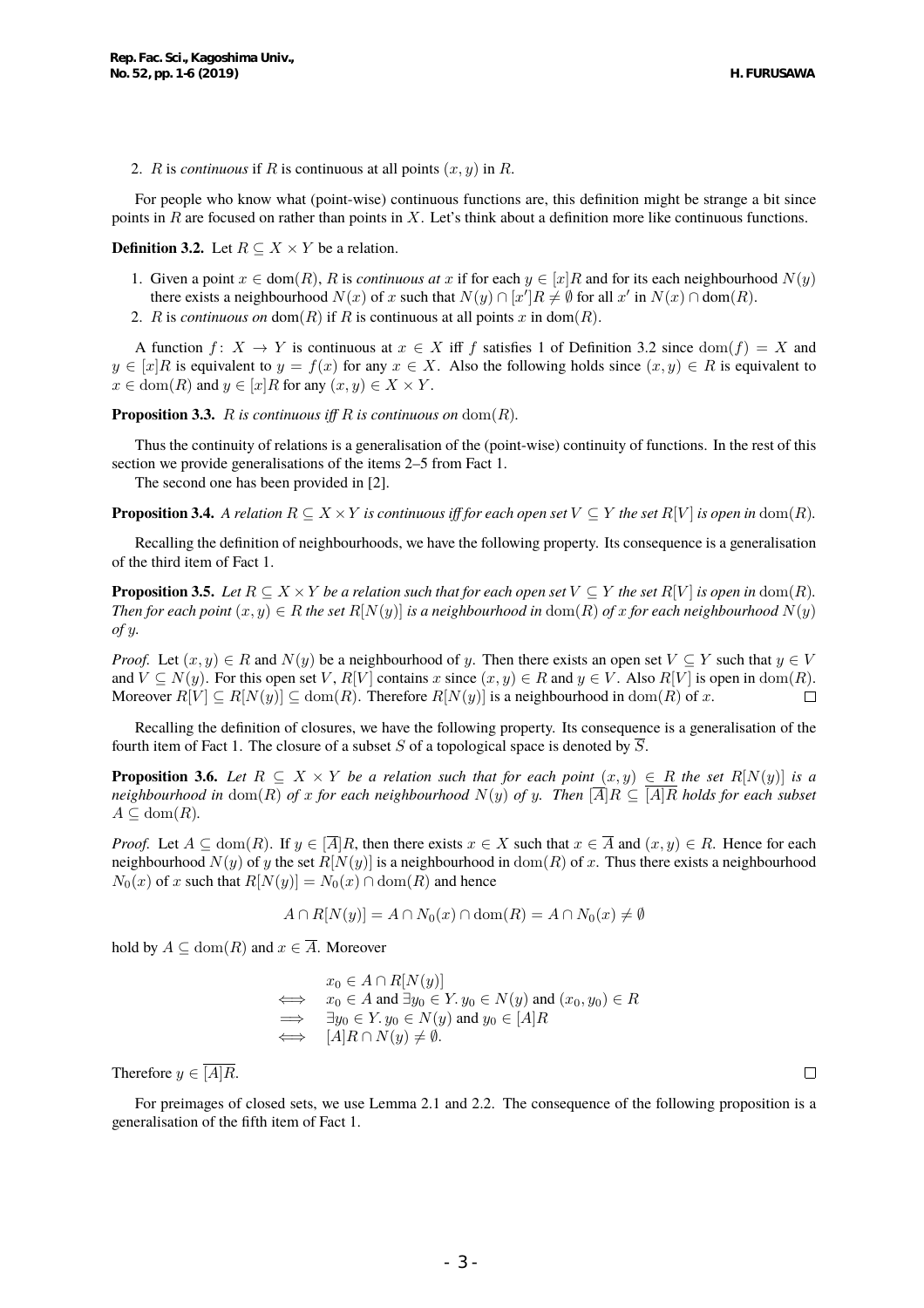H. FURUSAWA

**Proposition 3.7.** Let  $R \subseteq X \times Y$  be a relation satisfying  $\overline{A} | R \subseteq \overline{[A]R}$  for each subset  $A \subseteq \text{dom}(R)$ . Then for *each closed set*  $F \subseteq Y$  *the set*  $R[F] \cap \text{dom}(R)$  *is closed in*  $\text{dom}(R)$ *.* 

*Proof.* It is sufficient to show that  $\overline{R[\![F]\!] \cap \text{dom}(R)} \cap \text{dom}(R) \subseteq R[\![F]\!] \cap \text{dom}(R)$  for each closed set *F*. Assume that  $[\overline{A}]R \subseteq \overline{[A]R}$  for each subset  $A \subseteq \text{dom}(R)$ . Then we have

$$
\begin{array}{rcl}\n\overline{R[F]} \cap \operatorname{dom}(R) & \subseteq & R[\lfloor \overline{R[F]} \cap \operatorname{dom}(R)]R \rceil \cap \operatorname{dom}(R) \quad \text{by Lemma 2.1} \\
& \subseteq & R[\lfloor \overline{R[F]} \cap \operatorname{dom}(R)]R \rceil \cap \operatorname{dom}(R) \quad \text{by assumption} \\
& \subseteq & R[\lfloor R\lfloor F \rfloor]R \rceil \cap \operatorname{dom}(R) \\
& \subseteq & R[\overline{F}] \cap \operatorname{dom}(R) \quad \text{by Lemma 2.1} \\
& = & R[F] \cap \operatorname{dom}(R).\n\end{array}
$$

**Proposition 3.8.** *Let*  $R \subseteq X \times Y$  *be a relation. Then the following two conditions are equivalent:* 

- *I. For each closed set*  $F \subseteq Y$  *the set*  $R[\![F]\!] \cap \text{dom}(R)$  *is closed in*  $\text{dom}(R)$ *.*
- *2. For each open set*  $V \subseteq Y$  *the set*  $R[V]$  *is open in* dom $(R)$ *.*

*Proof.* 1 implies 2 since

$$
R[V] = (R[VC])C
$$
  
\n
$$
= (R[VC]) \cap (\text{dom}(R) \cup \text{dom}(R)C))C
$$
  
\n
$$
= ((R[VC]) \cap \text{dom}(R)) \cup (R[VC]) \cap \text{dom}(R)C)C
$$
  
\n
$$
= ((R[VC]) \cap \text{dom}(R)) \cup \text{dom}(R)C)C
$$
  
\n
$$
= (R[VC]) \cap \text{dom}(R)C \cap \text{dom}(R)
$$
  
\nby dom $(R)C \subseteq R[VC]$ 

and  $R[\![V^{\mathsf{C}}]\!] \cap \text{dom}(R)$  is closed in  $\text{dom}(R)$ . Also 2 implies 1 since

$$
R[\![F]\!] \cap \text{dom}(R) = R[F^{\mathsf{C}}]^{\mathsf{C}} \cap \text{dom}(R)
$$

by Lemma 2.2 and  $R[F^{\mathsf{C}}]$  is open in  $\text{dom}(R)$ .

Summing up the discussion above, we have the following theorem.

**Theorem 3.9.** *Let*  $R \subseteq X \times Y$  *be a relation. Then the following conditions are equivalent:* 

- *1. R is continuous.*
- $\hat{I}$ *. R is continuous on* dom $(R)$ *.*
- *2. For each open set*  $V \subseteq Y$  *the set*  $R[V]$  *is open in* dom(*R*)*.*
- *3. For each point*  $(x, y)$  ∈ *R the set*  $R[N(y)]$  *is a neighbourhood in* dom(*R*) *of x for each neighbourhood N*(*y*) *of y.*
- *4.*  $[\overline{A}]R \subseteq \overline{[A]R}$  *for each subset*  $A \subseteq \text{dom}(R)$ *.*
- *5. For each closed set*  $F \subseteq Y$  *the set*  $R[\![F]\!] \cap \text{dom}(R)$  *is closed in*  $\text{dom}(R)$ *.*

*Proof.*



 $\Box$ 

Now Fact 1 is a corollary of Theorem 3.9.

 $\Box$ 

 $\Box$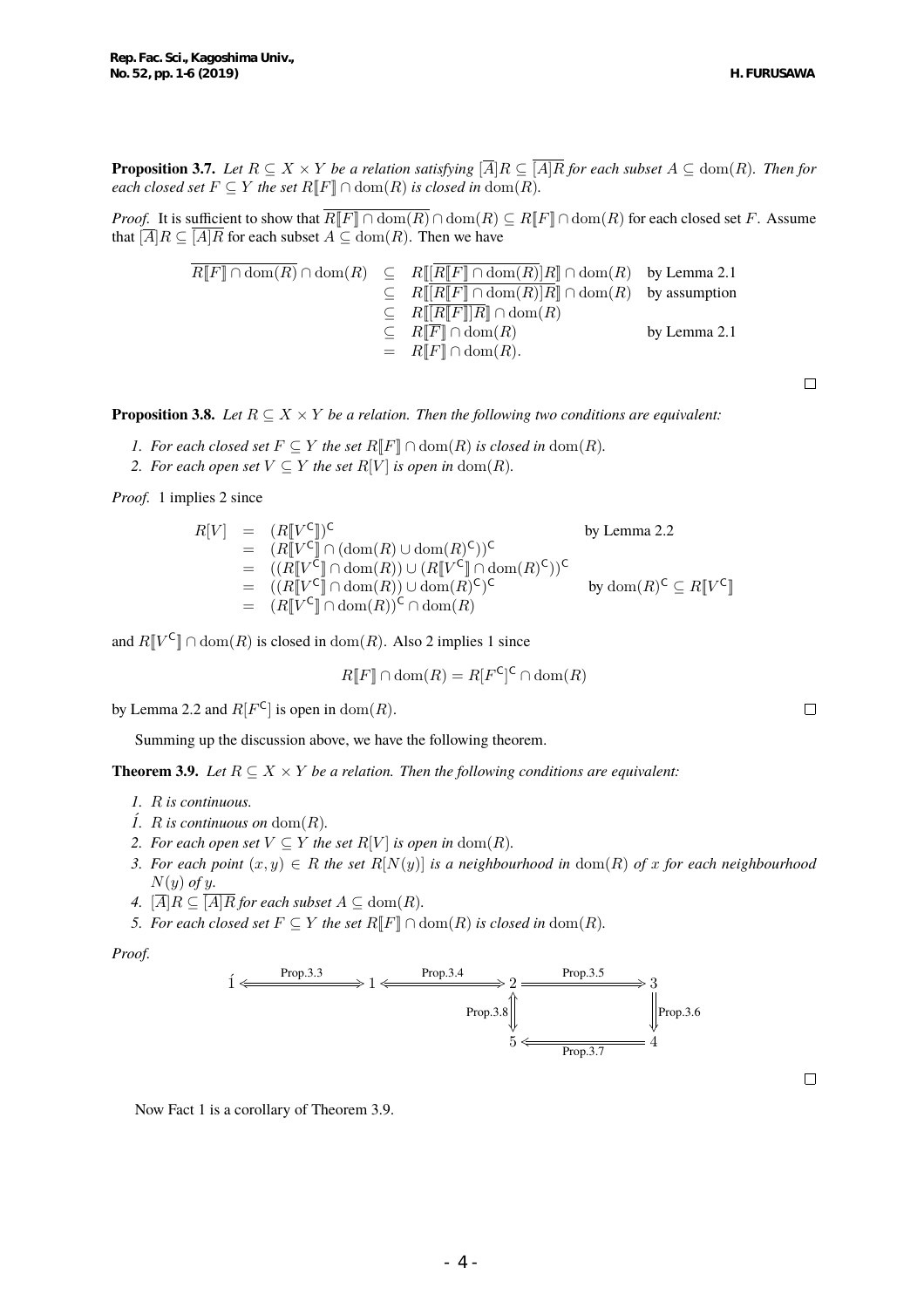**Corollary 3.10.** *Let*  $f: X \to Y$  *be a function. Then the following conditions are equivalent:* 

- *1. f is continuous.*
- 2. For each open set  $V \subseteq Y$  the set  $f^{-1}(V)$  is open in X.
- *3. For each point*  $x \in X$  *the set*  $f^{-1}(N(f(x)))$  *is a neighbourhood of*  $x$  *for each neighbourhood*  $N(f(x))$  *of f*(*x*)*.*
- *A.*  $f(\overline{A}) \subseteq f(A)$  *for each subset*  $A \subseteq X$ *.*
- *5. For each closed set*  $F \subseteq Y$  *the set*  $f^{-1}(F)$  *is closed in*  $X$ *.*

## **4. Sequential continuity and point-wise continuity**

In this section, we study sequential continuity of relations. Again, throughout of the section we assume *X* and *Y* to be topological spaces.

**Definition 4.1.** Let  $R \subseteq X \times Y$  be a relation.

- 1. Given a point  $(x, y) \in R$ , R is *sequentially continuous at*  $(x, y)$  if for each sequence  $\{x_n\}$  in dom(R), whenever  $\{x_n\}$  converges to *x* in *X*, then, for each neighbourhood  $N(y)$  of *y*, there exists  $M \in \mathbb{N}$  such that  $[x_m]$ *R* ∩ *N*(*y*)  $\neq$  *Ø* for any *m* ≥ *M*.
- 2. *R* is *sequentially continuous* if *R* is sequentially continuous at all points (*x, y*) in *R*.

Analogously to the beginning of the former section, let's think about a definition more like sequentially continuous functions.

**Definition 4.2.** Let  $R \subseteq X \times Y$  be a relation.

- 1. Given a point  $x \in \text{dom}(R)$ , R is *sequentially continuous at*  $x$  if for each  $y \in [x]$ R and for for each sequence  ${x_n}$  in dom(*R*), whenever  ${x_n}$  converges to *x* in *X*, then, for each neighbourhood *N*(*y*) of *y*, there exists  $M \in \mathbb{N}$  such that  $[x_m]R \cap N(y) \neq \emptyset$  for any  $m \geq M$ .
- 2. *R* is *sequentially continuous on* dom(*R*) if *R* is sequentially continuous at all points *x* in dom(*R*).

Note that function  $f: X \to Y$  is continuous at  $x \in X$  iff *f* satisfies 1 of Definition 4.2. Also the following holds similarly to Proposition 3.3.

**Proposition 4.3.** *R is sequentially continuous iff R is sequentially continuous on*  $dom(R)$ *.* 

Thus the sequential continuity of relations is a generalisation of the sequential continuity of functions. Also the continuity of relations implies sequential continuity of them.

**Proposition 4.4.** *If a relation*  $R \subseteq X \times Y$  *is continuous, then it is sequentially continuous.* 

*Proof.* Let  $(x, y) \in R$ ,  $\{x_n\}$  be a sequence in dom(*R*) conversing to *x* in *X*, and  $N(y)$  a neighbourhood of *y*. Since R is continuous, there is a neighbourhood  $N(x)$  of x such that  $N(y) \cap [x']R \neq \emptyset$  for all  $x'$  in  $N(x) \cap \text{dom}(R)$ . Also, since  $\{x_n\}$  converges to x, there exists  $M \in \mathbb{N}$  such that  $x_m \in N(x)$  for any  $m \geq M$ . Noting that  $x_n \in \text{dom}(R)$ for any  $n \in \mathbb{N}$ , we have  $[x_m]R \cap N(y) \neq \emptyset$  for  $m \geq M$ .  $\Box$ 

Obviously, the converse of Proposition 4.4 does not holds since it is known that there exists a sequentially continuous function which is not continuous. However, the following holds as the case of functions.

#### **Proposition 4.5.** *A sequentially continuous relation*  $R \subseteq X \times Y$  *is continuous if X is a first-countable space.*

*Proof.* We prove contraposition. Suppose that *R* is not continuous. Then, by Theorem 3.9, for some point  $(x_0, y_0) \in R$  there exists a neighbourhood  $N(y_0)$  of  $y_0$  such that  $R[N(y_0)]$  is not a neighbourhood in dom $(R)$  of  $x_0$ . Also, since *X* is a first-countable space, there exists a countable fundamental neighbourhood system  $\{N_n(x_0)\}$ of  $x_0$  such that  $N_k(x_0) \supseteq N_{k+1}(x_0)$  for each  $k \in \mathbb{N}$ . Now, since  $R[N(y_0)]$  is not a neighbourhood in dom,  $N_k(x_0) \cap \text{dom}(R) \not\subseteq R[N(y_0)]$  for each  $k \in \mathbb{N}$ . Thus it is able to take a sequence  $\{x_n\}$  from  $\text{dom}(R)$  such that  $x_k \in N_k(x_0)$  and  $x_k \notin R[N(y_0)]$  for each  $k \in \mathbb{N}$ . Then, though the sequence  $\{x_n\}$  converges  $x_0$  in X,  $[x_k]R \cap N(y_0) = \emptyset$  for each  $k \in \mathbb{N}$ . Therefore *R* is not sequentially continuous.  $\Box$